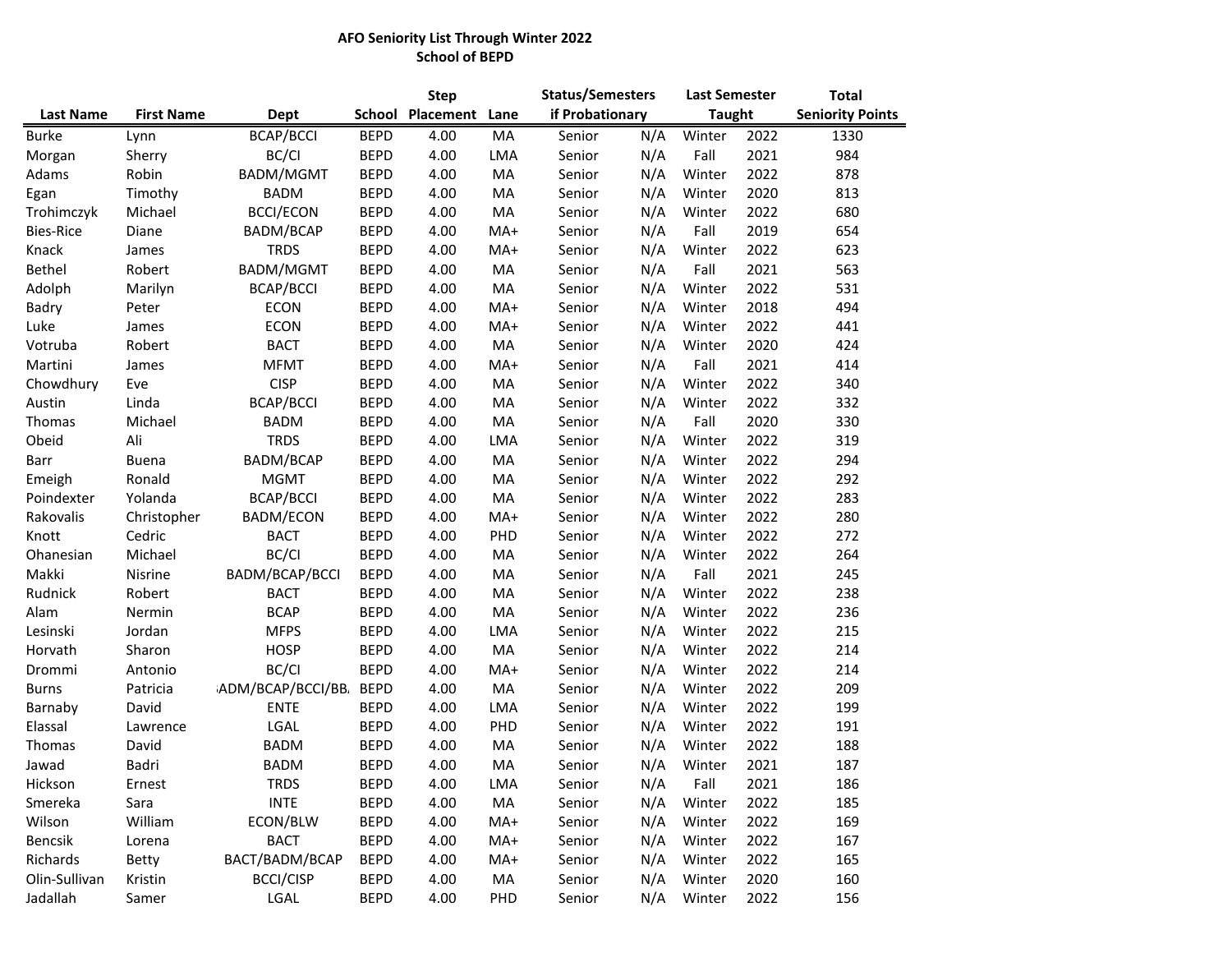| Ibegbu       | Arthur       | <b>DRAF</b>      | <b>BEPD</b> | 4.00 | MA+ | Senior | N/A | Winter | 2022 | 155 |
|--------------|--------------|------------------|-------------|------|-----|--------|-----|--------|------|-----|
| Nowacki      | John         | <b>ENTE</b>      | <b>BEPD</b> | 4.00 | LMA | Senior | N/A | Fall   | 2021 | 155 |
| Canfield     | Jason        | BADM/BCAP/BCCI   | <b>BEPD</b> | 4.00 | MA  | Senior | N/A | Winter | 2022 | 154 |
| Varney       | Harry        | <b>TRDS</b>      | <b>BEPD</b> | 4.00 | LMA | Senior | N/A | Winter | 2022 | 149 |
| Ingesoulian  | Susan        | <b>CISP</b>      | <b>BEPD</b> | 4.00 | MA  | Senior | N/A | Winter | 2022 | 139 |
| McCarthy     | Diane        | <b>ENTE</b>      | <b>BEPD</b> | 4.00 | LMA | Senior | N/A | Winter | 2022 | 136 |
| Allen        | Robert       | BACT/MGMT        | <b>BEPD</b> | 4.00 | MA  | Senior | N/A | Winter | 2022 | 132 |
| Khawaled     | Jamila       | <b>BCCI/CISP</b> | <b>BEPD</b> | 4.00 | MA  | Senior | N/A | Fall   | 2021 | 126 |
| Ostrowski    | Gary         | <b>HOSP</b>      | <b>BEPD</b> | 4.00 | MA  | Senior | N/A | Winter | 2022 | 122 |
| Harte        | Karen        | BC/CI            | <b>BEPD</b> | 4.00 | MA  | Senior | N/A | Winter | 2022 | 113 |
| Oldham       | Julie        | <b>BACT</b>      | <b>BEPD</b> | 4.00 | MA+ | Senior | N/A | Winter | 2022 | 110 |
| Ward         | Gregory      | <b>ENTE</b>      | <b>BEPD</b> | 4.00 | LMA | Senior | N/A | Winter | 2022 | 110 |
| Klavanian    | John         | <b>BCCI/CISP</b> | <b>BEPD</b> | 4.00 | MA  | Senior | N/A | Winter | 2022 | 101 |
| Pride        | Charles      | <b>TRDS</b>      | <b>BEPD</b> | 4.00 | LMA | Senior | N/A | Winter | 2022 | 99  |
| Kress        | Michele      | <b>INTE</b>      | <b>BEPD</b> | 4.00 | MA  | Senior | N/A | Winter | 2022 | 94  |
| Hale         | Kurtis       | <b>ECON</b>      | <b>BEPD</b> | 4.00 | MA  | Senior | N/A | Fall   | 2021 | 93  |
| Jackson      | Frank        | <b>TRDS</b>      | <b>BEPD</b> | 4.00 | MA  | Senior | N/A | Winter | 2022 | 92  |
| Tabor        | Jeremey      | BC/CI            | <b>BEPD</b> | 4.00 | LMA | Senior | N/A | Fall   | 2020 | 89  |
| Morgan       | Richard      | <b>CISP</b>      | <b>BEPD</b> | 4.00 | LMA | Senior | N/A | Winter | 2022 | 86  |
| Dostal       | Jon          | <b>BADM</b>      | <b>BEPD</b> | 4.00 | LMA | Senior | N/A | SS     | 2019 | 83  |
| Swiencicki   | Victoria     | <b>BACT</b>      | <b>BEPD</b> | 4.00 | MA  | Senior | N/A | Winter | 2021 | 80  |
| Berry        | <b>Brian</b> | LGAL             | <b>BEPD</b> | 3.22 | PHD | Senior | N/A | Winter | 2022 | 76  |
| Cheung       | LiMon        | <b>ECON</b>      | <b>BEPD</b> | 4.00 | MA+ | Senior | N/A | Winter | 2022 | 76  |
| Bryan        | Randall      | PLUM             | <b>BEPD</b> | 4.00 | LMA | Senior | N/A | Fall   | 2020 | 75  |
| Roark        | Lonnie       | <b>TRDS</b>      | <b>BEPD</b> | 4.00 | LMA | Senior | N/A | Winter | 2022 | 72  |
| Cooksey      | Brynn        | ENTE/TRDS        | <b>BEPD</b> | 3.21 | LMA | Senior | N/A | Winter | 2021 | 72  |
| Mayberry     | Lisa         | <b>TAMA</b>      | <b>BEPD</b> | 3.21 | MA  | Senior | N/A | Winter | 2022 | 70  |
| Thomas       | Claude       | <b>HOSP</b>      | <b>BEPD</b> | 3.22 | MA  | Senior | N/A | Winter | 2022 | 69  |
| Fantauzzi    | Mark         | <b>TRDS</b>      | <b>BEPD</b> | 4.00 | LMA | Senior | N/A | Winter | 2021 | 69  |
| Neher        | Kathleen     | LGAL             | <b>BEPD</b> | 4.00 | MA+ | Senior | N/A | Fall   | 2019 | 69  |
| <b>Baggs</b> | Horace       | <b>TRDS</b>      | <b>BEPD</b> | 3.10 | LMA | Senior | N/A | Winter | 2022 | 67  |
| Mikaelian    | John         | <b>TRDS</b>      | <b>BEPD</b> | 4.00 | LMA | Senior | N/A | Winter | 2020 | 64  |
| Derderian    | Robert       | BC/CI            | <b>BEPD</b> | 3.10 | LMA | Senior | N/A | Fall   | 2021 | 60  |
| Hijazi       | Hassan       | <b>BACT</b>      | <b>BEPD</b> | 3.08 | MA  | Senior | N/A | Fall   | 2021 | 60  |
| Mancini      | Anthony      | <b>AUTO</b>      | <b>BEPD</b> | 3.11 | LMA | Senior | N/A | Winter | 2022 | 59  |
| Wade         | Joanne       | <b>BACT</b>      | <b>BEPD</b> | 3.10 | MA  | Senior | N/A | Fall   | 2021 | 58  |
| Smith        | Jerome       | <b>TRDS</b>      | <b>BEPD</b> | 3.09 | LMA | Senior | N/A | Winter | 2022 | 57  |
| Abuzhrieh    | Saed         | AUTO             | <b>BEPD</b> | 3.07 | LMA | Senior | N/A | Fall   | 2021 | 55  |
| Wojewuczki   | Luke         | ARCH             | <b>BEPD</b> | 3.07 | MA  | Senior | N/A | Winter | 2022 | 55  |
| Germany      | Hillard      | <b>TRDS</b>      | <b>BEPD</b> | 3.11 | LMA | Senior | N/A | SS     | 2019 | 54  |
| Davis        | Edwin        | ECON/TAEL        | <b>BEPD</b> | 4.00 | MA+ | Senior | N/A | Winter | 2022 | 54  |
| Palushaj     |              | <b>DRAF</b>      | <b>BEPD</b> | 3.01 | MA  |        | N/A | Winter | 2022 | 49  |
|              | Katrina      | <b>CISP</b>      |             |      |     | Senior |     |        |      |     |
| Banks        | Chad         |                  | <b>BEPD</b> | 2.20 | LMA | Senior | N/A | Fall   | 2020 | 49  |
| Agy          | Arlene       | <b>BLDE</b>      | <b>BEPD</b> | 2.20 | LMA | Senior | N/A | Winter | 2022 | 46  |
| Crew         | Michael      | <b>TAMT</b>      | <b>BEPD</b> | 2.20 | LMA | Senior | N/A | Fall   | 2020 | 44  |
| Nasr         | Alan         | ECON             | <b>BEPD</b> | 2.19 | MA  | Senior | N/A | Fall   | 2019 | 43  |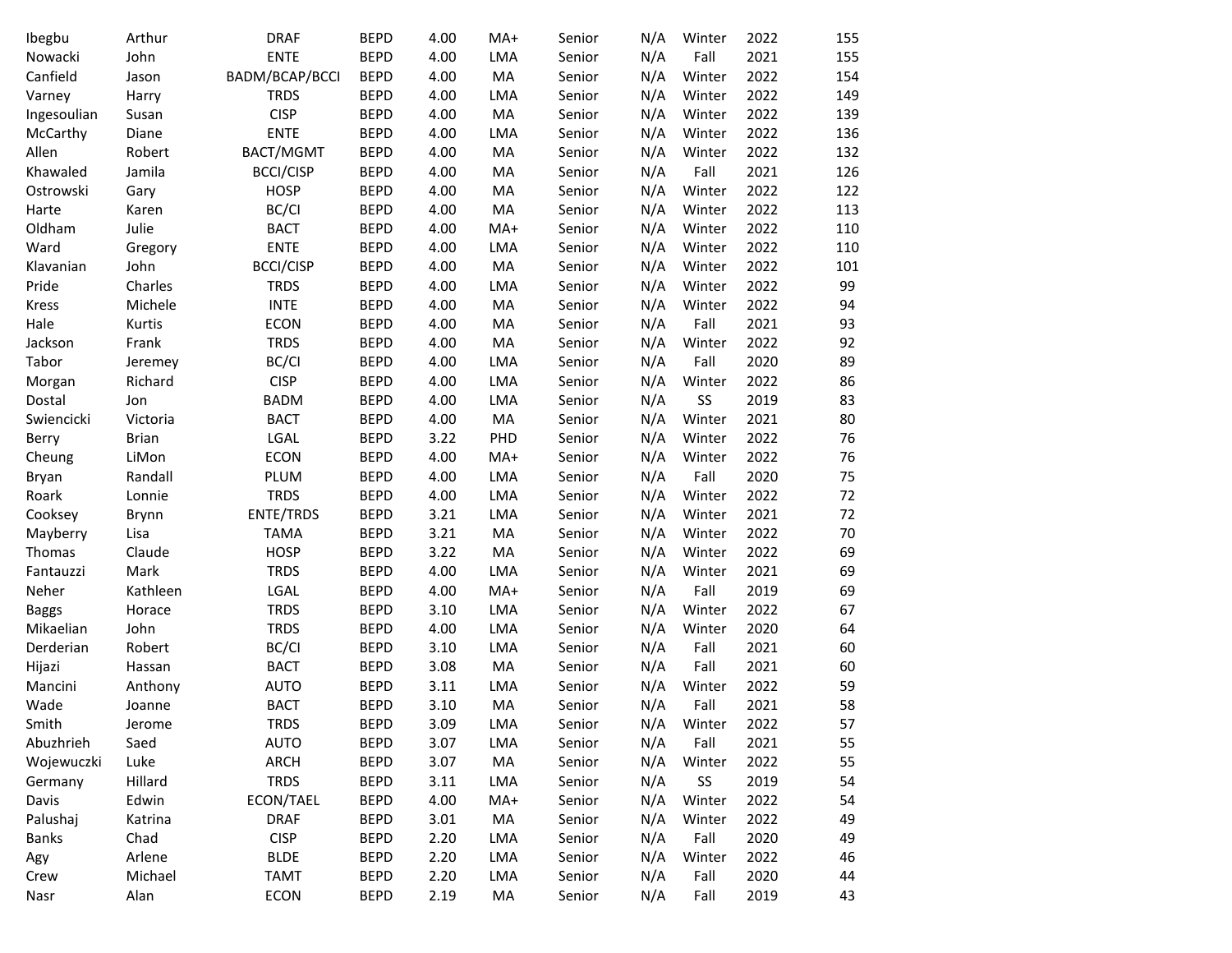| Purry           | Valencia     | <b>HOSP</b> | <b>BEPD</b> | 2.18 | LMA        | Senior       | N/A              | Winter        | 2022 | 42 |
|-----------------|--------------|-------------|-------------|------|------------|--------------|------------------|---------------|------|----|
| Adamczyk        | David        | <b>AUTO</b> | <b>BEPD</b> | 2.12 | LMA        | Senior       | N/A              | SS            | 2019 | 40 |
| Harris          | Pamela       | <b>CISP</b> | <b>BEPD</b> | 2.15 | PHD        | Probationary | 6                | Fall          | 2020 | 39 |
| Eftekhari       | Azadeh       | CISP/TAMA   | <b>BEPD</b> | 4.00 | MA         | Senior       | N/A              | Fall          | 2020 | 37 |
| Nasser          | Ali          | <b>DRAF</b> | <b>BEPD</b> | 2.12 | LMA        | Senior       | N/A              | Fall          | 2021 | 36 |
| Berardi         | Anthony      | <b>TRDS</b> | <b>BEPD</b> | 2.12 | LMA        | Senior       | N/A              | Winter        | 2022 | 36 |
| <b>Boudalia</b> | Mohamed      | <b>CISP</b> | <b>BEPD</b> | 2.12 | PHD        | Probationary | 5 <sup>1</sup>   | <b>Winter</b> | 2022 | 36 |
| Arnold          | <b>Julie</b> | <b>INTE</b> | <b>BEPD</b> | 2.12 | <b>LMA</b> | Probationary | 5                | Winter        | 2022 | 36 |
| Venie           | Mark         | <b>TRDS</b> | <b>BEPD</b> | 2.10 | LMA        | Senior       | N/A              | Fall          | 2020 | 34 |
| Petrere         | William      | <b>TRDS</b> | <b>BEPD</b> | 2.08 | MA         | Probationary | 6                | Winter        | 2020 | 34 |
| Hanaway         | Audrey       | <b>INTE</b> | <b>BEPD</b> | 2.08 | LMA        | Probationary | 5                | Winter        | 2021 | 33 |
| DeGhetto        | John         | <b>ENTE</b> | <b>BEPD</b> | 2.08 | LMA        | Senior       | N/A              | Fall          | 2020 | 32 |
| Fairrow         | Lesley       | LGAL        | <b>BEPD</b> | 2.08 | PHD        | Senior       | N/A              | Winter        | 2020 | 32 |
| <b>Oakley</b>   | <b>David</b> | <b>DRAF</b> | <b>BEPD</b> | 2.06 | <b>LMA</b> | Probationary | $6 \overline{6}$ | Winter        | 2022 | 30 |
| Lomik           | Frank        | <b>MFPS</b> | <b>BEPD</b> | 2.06 | LMA        | Probationary | $\overline{4}$   | Winter        | 2021 | 30 |
| <b>Keyser</b>   | Jun-Jun      | <b>CISP</b> | <b>BEPD</b> | 4.00 | <b>MA</b>  | Probationary | $6 \overline{6}$ | Winter        | 2022 | 30 |
| Cox             | Janis        | LGAL        | <b>BEPD</b> | 2.04 | LMA        | Senior       | N/A              | Winter        | 2022 | 28 |
| Woods           | Erica        | BC/CI       | <b>BEPD</b> | 2.03 | $MA+$      | Probationary | 6                | Fall          | 2020 | 27 |
| Abusalah        | Fawzea       | LGAL        | <b>BEPD</b> | 2.03 | PHD        | Senior       | N/A              | Fall          | 2021 | 27 |
| Jackson         | Jonathon     | <b>INTE</b> | <b>BEPD</b> | 2.01 | MA         | Probationary | 3                | Winter        | 2021 | 25 |
| Wang            | Yansheng     | <b>DRAF</b> | <b>BEPD</b> | 2.00 | MA         | Probationary | 6                | Winter        | 2021 | 25 |
| <b>Murasky</b>  | Peter        | <b>CISP</b> | <b>BEPD</b> | 2.00 | <b>LMA</b> | Probationary | 5 <sup>1</sup>   | Fall          | 2021 | 24 |
| Elder           | Cameron      | <b>INTE</b> | <b>BEPD</b> | 2.00 | LMA        | Probationary | 4                | Winter        | 2022 | 24 |
| Wrench          | Katheryn     | <b>BACT</b> | <b>BEPD</b> | 2.00 | MA         | Probationary | 6                | Fall          | 2019 | 24 |
| Mirabitur       | Timothy      | <b>TRDS</b> | <b>BEPD</b> | 1.23 | LMA        | Probationary | 6                | Winter        | 2021 | 23 |
| Orr             | Robert       | <b>TRDS</b> | <b>BEPD</b> | 1.23 | LMA        | Probationary | 4                | Fall          | 2019 | 23 |
| White           | Mechelle     | <b>CISP</b> | <b>BEPD</b> | 1.23 | $MA+$      | Probationary | 4                | Winter        | 2022 | 23 |
| Snapp           | Andrea       | <b>INTE</b> | <b>BEPD</b> | 1.22 | LMA        | Probationary | 3                | Fall          | 2021 | 22 |
| Ewing           | Chris        | <b>TRDS</b> | <b>BEPD</b> | 1.22 | LMA        | Probationary | 4                | Fall          | 2021 | 22 |
| Fines           | Richard      | <b>TRDS</b> | <b>BEPD</b> | 1.19 | LMA        | Probationary | 4                | Winter        | 2020 | 19 |
| Ditto           | Robert       | <b>HOSP</b> | <b>BEPD</b> | 1.18 | LMA        | Probationary | 4                | Winter        | 2021 | 18 |
| Snyder          | Leslie       | <b>DRAF</b> | <b>BEPD</b> | 1.16 | LMA        | Probationary | 6                | Fall          | 2019 | 16 |
| Cote            | Robert       | <b>AUTO</b> | <b>BEPD</b> | 1.16 | LMA        | Probationary | 4                | Fall          | 2020 | 16 |
| Farraj          | Yousef       | LGAL        | <b>BEPD</b> | 1.16 | MA         | Probationary | 3                | Winter        | 2022 | 16 |
| Rupp            | John         | <b>TRDS</b> | <b>BEPD</b> | 1.15 | LMA        | Probationary | 3                | Winter        | 2020 | 15 |
| Abdullah        | <b>Bret</b>  | <b>CISP</b> | <b>BEPD</b> | 1.15 | LMA        | Probationary | 4                | Winter        | 2022 | 15 |
| <b>Brownlee</b> | Betty        | <b>INTE</b> | <b>BEPD</b> | 4.00 | MA+        | Probationary | 3                | Winter        | 2020 | 15 |
| Perdue          | Galen        | <b>TRDS</b> | <b>BEPD</b> | 1.14 | <b>LMA</b> | Probationary | 5 <sub>1</sub>   | <b>Fall</b>   | 2021 | 14 |
| Ray             | William      | <b>BLDE</b> | <b>BEPD</b> | 1.12 | MA         | Probationary | 2                | Winter        | 2022 | 12 |
| Chehab          | Ahmad        | PLGL        | <b>BEPD</b> | 1.12 | MA         | Probationary | 2                | Winter        | 2022 | 12 |
| Muldoon         | Erica        | <b>ARCH</b> | <b>BEPD</b> | 1.10 | MA         | Probationary | 2                | Winter        | 2020 | 10 |
| Jenkins         | Thomas       | <b>AUTO</b> | <b>BEPD</b> | 1.10 | LMA        | Probationary | $\overline{2}$   | Winter        | 2020 | 10 |
| Vincent         | Gary         | <b>CIS</b>  | <b>BEPD</b> | 1.08 | MA         | Probationary | 3                | Winter        | 2021 | 8  |
| Patterson       | Louis        | <b>TAEL</b> | <b>BEPD</b> | 1.08 | LMA        | Probationary | $\mathbf{1}$     | Winter        | 2022 | 8  |
| Davis           | Keith        | <b>HOSP</b> | <b>BEPD</b> | 1.07 | LMA        | Probationary | 1                | Winter        | 2022 | 7  |
| Tekko           | Salah        | <b>AUTO</b> | <b>BEPD</b> | 1.06 | LMA        | Probationary | $\mathbf{1}$     | Fall          | 2019 | 6  |